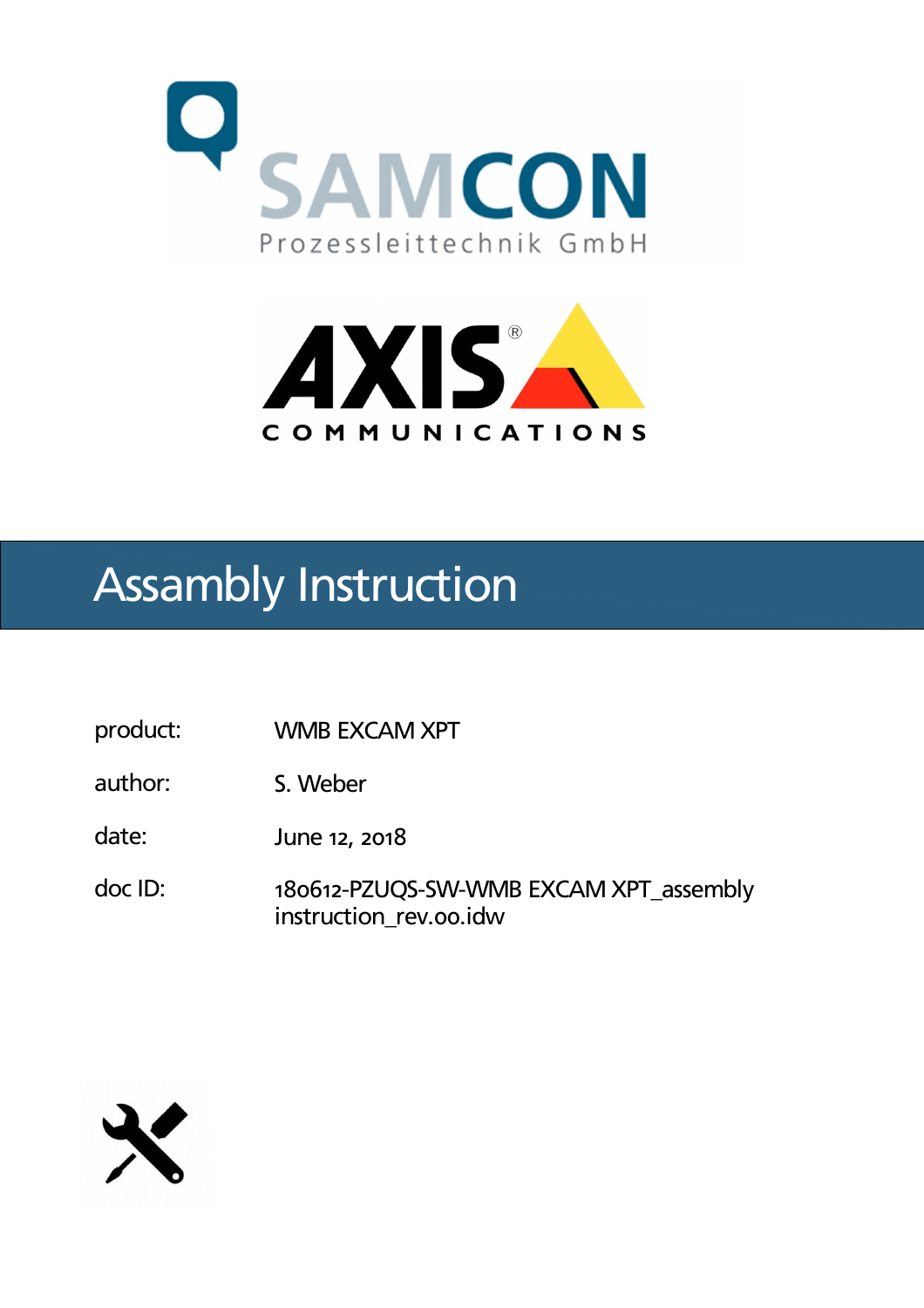| <b>INTRO</b>                      |                |                |                                                                                          |      | What you need:  |
|-----------------------------------|----------------|----------------|------------------------------------------------------------------------------------------|------|-----------------|
|                                   |                |                |                                                                                          |      |                 |
| 6                                 |                |                | Wrench<br>$\int_{2x}^{1}$                                                                |      | $19$ mm         |
|                                   |                |                | Wrench                                                                                   |      | $17$ mm         |
| 7                                 |                |                | Tourque<br>wrench                                                                        |      | $17 - 19$ mm    |
| $\bf 8$<br>4890<br>$\overline{2}$ |                |                | ATTENTION:<br>Please be careful when<br>working at heights !<br>$\bullet$<br>4<br>5<br>8 |      |                 |
| 10 <sup>°</sup>                   |                |                | 3<br>$\Theta$<br>$\bullet$<br>$\Theta$<br>9                                              |      |                 |
|                                   |                |                | Table of content                                                                         |      |                 |
|                                   |                | obj.   qty.    | part                                                                                     |      | material        |
|                                   | 1              | 1              | WMB EXCAM XPT                                                                            |      | stainless steel |
|                                   | $\overline{2}$ | 4              | Threaded bolt ISO 7380-1 - M5 x 8                                                        |      | stainless steel |
|                                   | 3              | 1              | WPR WMB EXCAM XPT                                                                        |      | stainless steel |
|                                   | 4              | 6              | Threaded bolt DIN 933 - M8 $\times$ 12                                                   |      | stainless steel |
|                                   | 5              | 6              | Washer DIN 125 - A $8,4$                                                                 |      | stainless steel |
|                                   | 6              | $\frac{1}{4}$  | Threaded bolt ISO 4017 - M10 $\times$ 25                                                 |      | stainless steel |
|                                   | $\overline{t}$ | 8              | Washer DIN 125 - A 10,5                                                                  |      | stainless steel |
|                                   | 8              | $\frac{1}{4}$  | Nut ISO 4032 - M10                                                                       |      | stainless steel |
|                                   | 9              | 1              | Safety wire 3 x 500mm                                                                    |      | stainless steel |
|                                   | 10             | $\overline{2}$ | cable tie                                                                                | poly |                 |
|                                   |                |                |                                                                                          |      |                 |

 $\triangle$ 

Ѣ

Doc. ID: 180612-PZUQS-SW-WMB EXCAM XPT\_assembly instruction\_rev.00.idw; page 2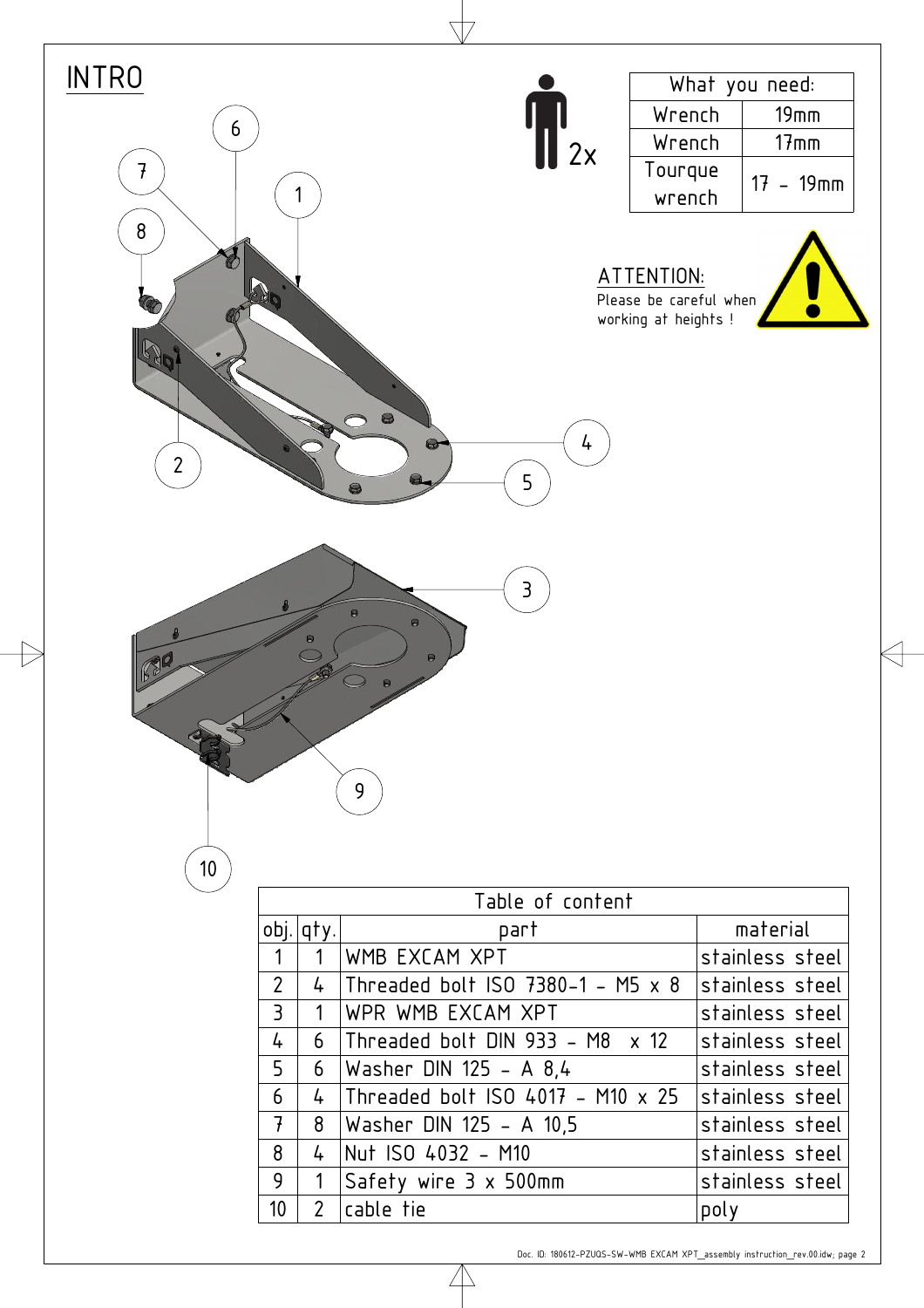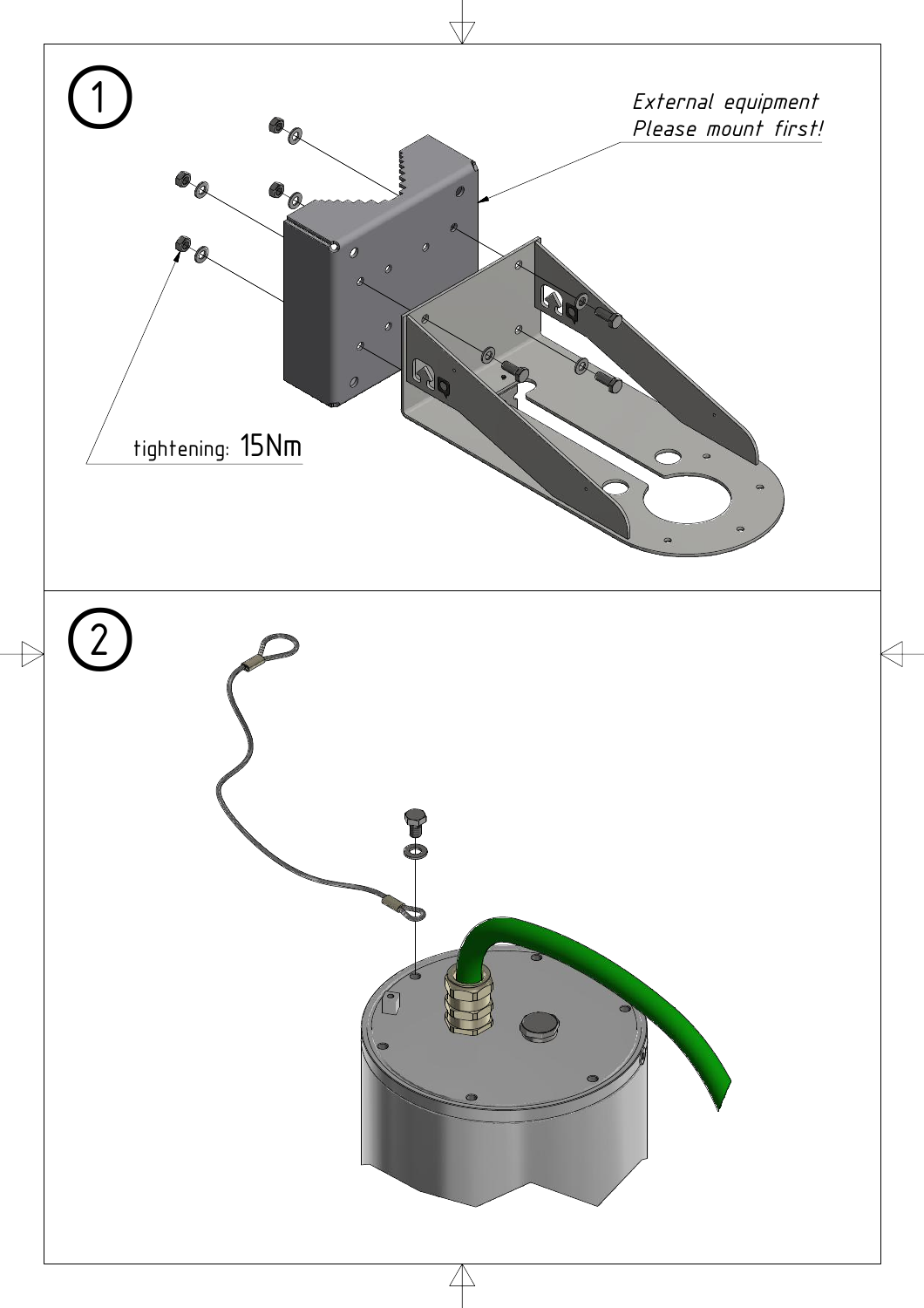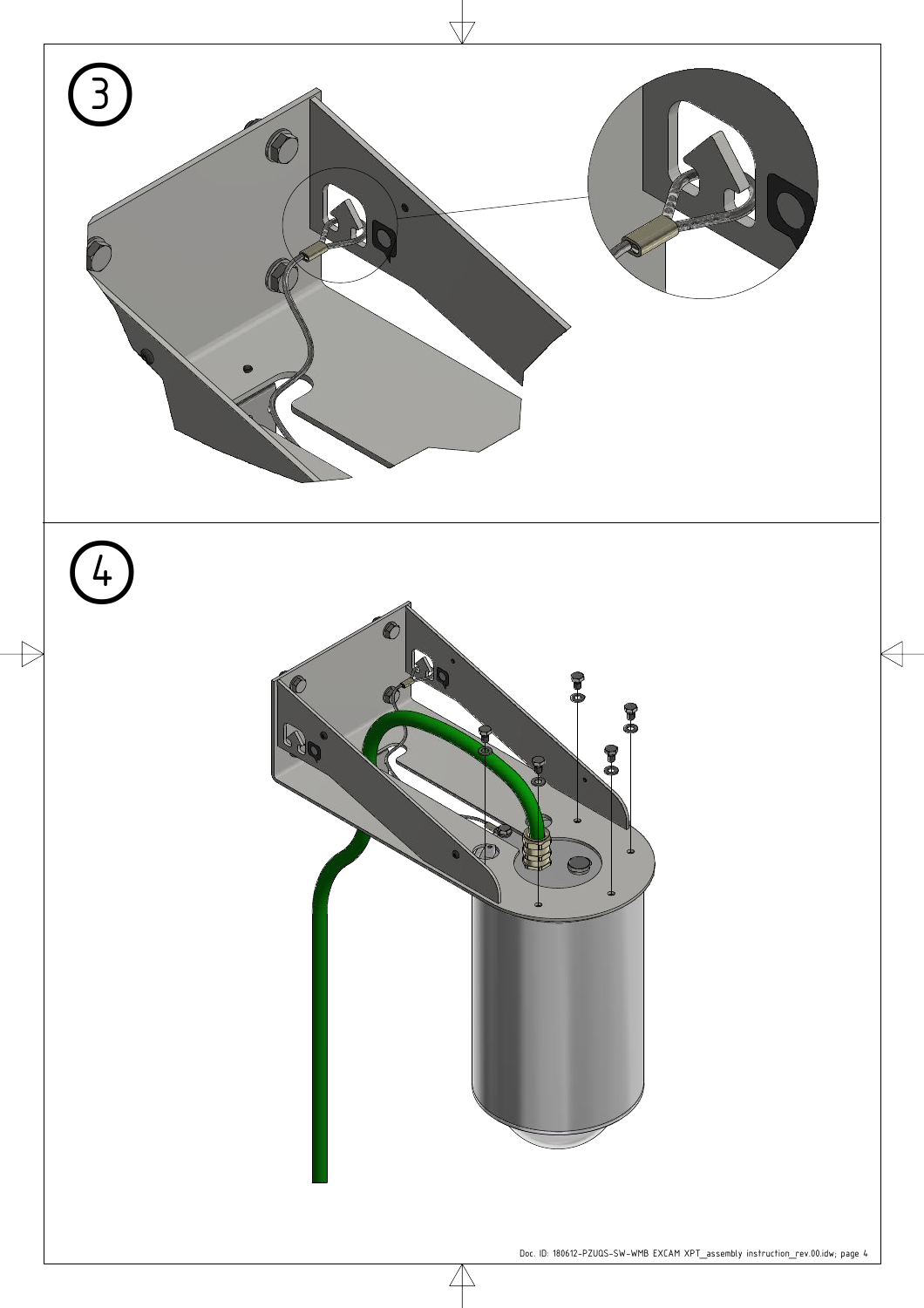